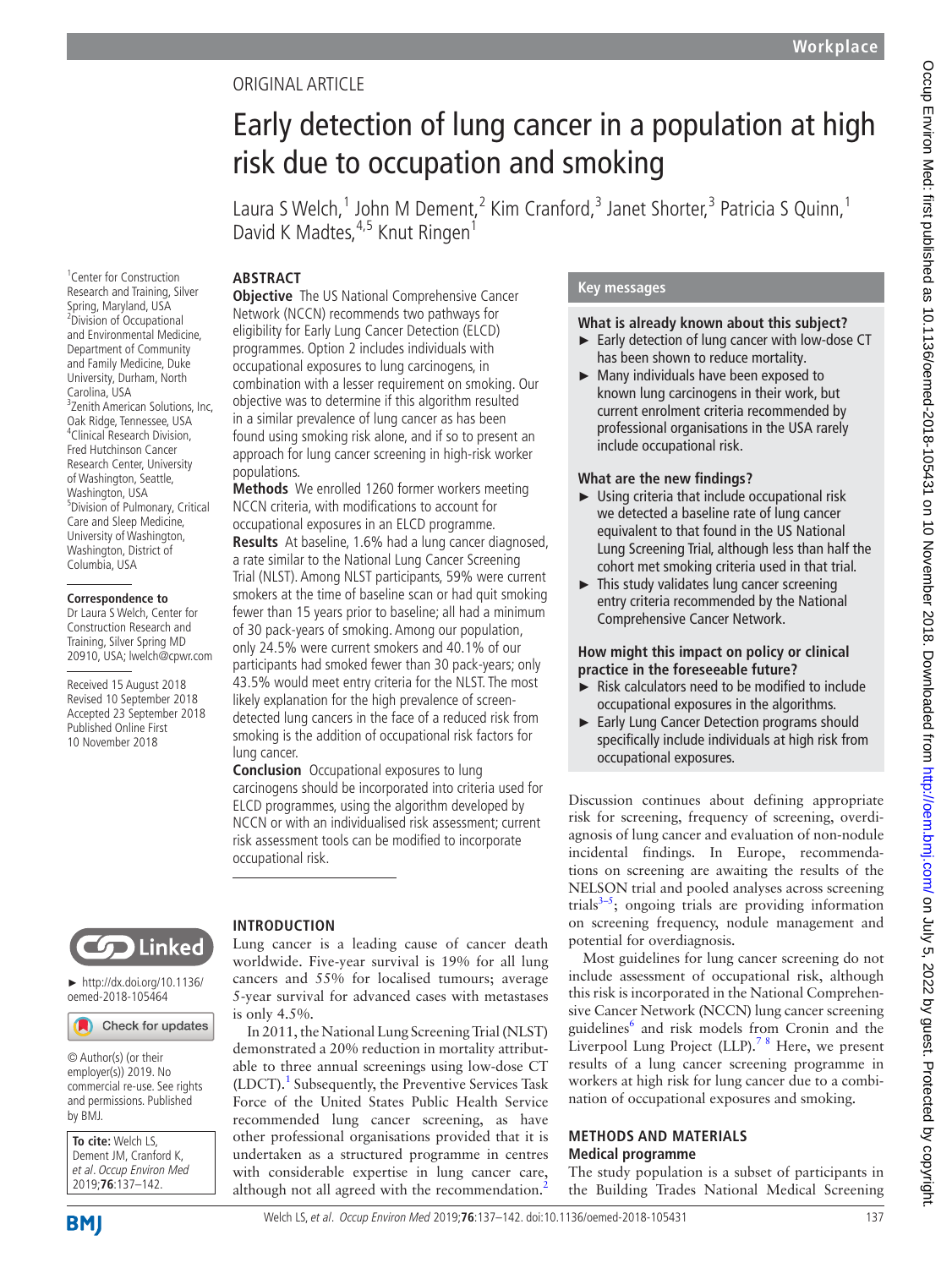Program (BTMed). BTMed is funded by the Department of Energy (DOE) to provide medical screening examinations to construction trades workers previously employed at DOE atomic weapons facilities, to determine if these workers have a significant risk of occupational illness.

BTMed collects a detailed history of occupational exposure followed by an examination by providers who adhere to a detailed protocol. $9-12$  As of 31 December 2016, a total of 21488 workers had completed at least one examination. The information from these screenings is then used to identify participants for the Early Lung Cancer Detection Program (ELCD) programme. These workers are at significantly increased risk for lung cancer mortality (43% higher than the general population), $^{13}$  and have an elevated risk of obstructive lung disease.<sup>[14](#page-5-8)</sup>

# **Early Lung Cancer Detection program**

In 2011, BTMed began LDCT screening as a pilot at one screening location, and over the next 3years started programmes in three other cities, partnering with centres that adhere to the Lung Cancer Alliance framework for lung cancer screening<sup>[15](#page-5-9)</sup> and follow ACR guidelines for LDCT administration.<sup>[16](#page-5-10)</sup> Radiologists were asked to use a template, report non-nodule findings including interstitial lung disease and other findings in the neck, mediastinum, adrenal, kidneys and abdomen, and to use a simple scoring of mild/moderate/severe for coronary calcification and emphysema.

For this analysis, we include workers who had participated in a BTMed screening through 30 September 2016 and were invited to participate in lung cancer screening. The BTMed ELCD programme adheres to the NCCN lung cancer screening guidelines for screening eligibility<sup>6</sup>; with the addition of a requirement of 5years of work in the construction industry or 5years of work in a job with exposures to asbestos, silica, beryllium, chromium, radiation or welding. Screening was additionally offered to workers with chest radiographic findings consistent with asbestosis without regard to smoking history or years of construction work, and to workers with chronic obstructive pulmonary disease (COPD) or pleural plaque even if they had worked fewer than 5years as defined above due to the recognised risk from these clinical findings.<sup>17 18</sup>

Prior to 2014, we used the NCCN (V.2012) algorithm to guide use of repeat LDCT and diagnostic evaluations.<sup>6</sup> In 2014, we adopted  $\angle$ ACR-LungRADS<sup>[19](#page-5-12)</sup> and reclassified all nodules using the LungRADS algorithm. We classified each scan as either negative for nodules (LungRADS 1 and 2) or as having indeterminate (needing a repeat scan in 6months, Lung RADS 3) or suspicious nodules (a scan in 3months or immediate referral for consultation LungRADS 4). Not every radiologist used the template provided; for this analysis, we have assumed that if a non-nodule finding was not reported it was not present.

Radiation dose was measured as dose length product (DLP). We used the conversion factor of 0.014 to estimate effective dose in mSv, as recommended. $20$ 

Physical and psychosocial status was measured at each scan with V.2 of the standard SF-12 questionnaire (SF12 V.2)<sup>21</sup> and Physical Component Summary Scores and the Mental Component Summary Scores generated using QualityMetric Health Outcomes Scoring Software V.5.0 (V.5.0.6163.22119).

All participants who were not diagnosed with lung cancer and who continued to meet age requirements were asked to return for annual LDCT examinations. All smokers were referred to smoking cessation programmes and sent information on additional tools with their results.

<span id="page-1-0"></span>**Table 1** Demographic and clinical characteristics Early Lung Cancer Detection (ELCD) participants and non-participants and comparison with all Building Trades Medical Screening (BTMed) participants

|                                                |                                                   | <b>ELCD</b> programme invited<br>$(n=4399)$ |                                         |  |  |
|------------------------------------------------|---------------------------------------------------|---------------------------------------------|-----------------------------------------|--|--|
| Characteristic                                 | <b>All BTMed</b><br>participants<br>$(n=21488)^*$ | <b>ELCD</b><br>participants<br>$(n=1290)$   | ELCD non-<br>participants<br>$(n=3109)$ |  |  |
| Mean age (SD)                                  | 62.4 (12.5)                                       | 65.2(6.8)                                   | $59.9(8.6)$ <sup>+</sup>                |  |  |
| Male sex (N, %)                                | 19986 (93.0)                                      | 1228 (95.2)                                 | 2936 (94.4)                             |  |  |
| Race/ethnicity (N, %)‡                         |                                                   |                                             |                                         |  |  |
| White                                          | 18504 (86.1)                                      | 1183 (91.7)                                 | 2761 (88.8)t                            |  |  |
| <b>Black or African-American</b>               | 2118 (9.9)                                        | 76 (5.9)                                    | 264(8.5)                                |  |  |
| Other                                          | 536 (2.5)                                         | 18(1.4)                                     | 52(1.7)                                 |  |  |
| Unknown or missing                             | 330 (1.5)                                         | 13(1.0)                                     | 32(1.0)                                 |  |  |
| Spirometry, mean (SD)                          |                                                   |                                             |                                         |  |  |
| % predicted FEV,                               | 84.8 (21.1)                                       | 84.2 (19.0)                                 | 81.8 (19.0)t                            |  |  |
| COPD prevalence (N, %)§                        | 3129 (15.3)                                       | 205 (15.9)                                  | 618(20.3)                               |  |  |
| Chest X-ray B-reader prevalence (N, %)         |                                                   |                                             |                                         |  |  |
| Parenchymal changes (profusion<br>$\geq$ 1/0)  | 831 (4.0)                                         | 78 (6.1)                                    | $129(4.4)$ <sup>+</sup>                 |  |  |
| Pleural changes¶                               | 3079 (14.8)                                       | 285 (22.1)                                  | 387 (12.7)t                             |  |  |
| Cigarette smoking status at examination (N, %) |                                                   |                                             |                                         |  |  |
| Current smoker                                 | 3589 (16.7)                                       | 317 (24.6)                                  | 1135 (36.5)t                            |  |  |
| Past smoker                                    | 9896 (46.1)                                       | 936 (72.6)                                  | 1838 (59.1)                             |  |  |
| Never smoker                                   | 7618 (35.5)                                       | 37(2.9)                                     | 114(3.7)                                |  |  |
| Smoking unknown                                | 385 (1.8)                                         | $0(0.0)**$                                  | 22(0.7)                                 |  |  |
| Mean cigarette pack-years (SD)                 | 20.1(25.6)                                        | 36.0 (21.9)                                 | 38.8 (24.6)+                            |  |  |
| Mean body mass index (SD)                      | 29.8 (5.4)                                        | 29.6(5.4)                                   | 29.9(5.3)                               |  |  |
| Years of DOE site work, mean (SD)              | 8.8(9.9)                                          | 12.1(11.4)                                  | $8.9(9.5)$ <sup>+</sup>                 |  |  |
| Years of construction work, mean<br>(SD)       | 22.4 (13.9)                                       | 26.0 (12.0)                                 | 24.5 (11.8)+                            |  |  |

\*Data for BTMed participants are based on their most current examination. Number and percent values are based workers with data for each measure. A total of 1153 workers lacked sufficient data to estimate pack-years of cigarette smoking. †Data variable for participants statistically difference (p<0.05) based on a  $\chi^2$  test of general association for categorical variables, Pearson  $\chi^2$  test for proportions and analysis of variance or Wilcoxon rank-sum tests for continuous variables as appropriate.

‡Some categorical variables may not add to 100% due to rounding.

§COPD was defined as a FEV<sub>1</sub>/FVC ratio below the Lower Limit of Normal using the prediction equations of Hankinson *et al*<sup>[44](#page-5-5)</sup> without use of bronchodilation. Results shown for all spirometry meeting American Thoracic Society criteria. ¶B-reader notations of findings of unilateral or bilateral pleural thickening

consistent with pneumoconiosis. \*\*Smoking status updated at ELCD programme enrolment.

DOE, Department of Energy; FEV<sub>1</sub>, forced expiratory volume in 1 s; FVC, forced vital capacity.

The study was funded under cooperative agreement DEFC01- 06EH06004 with the US DOE. Welch occasionally testifies as an expert witness for workers with asbestos-related diseases; the remaining authors have no competing interests.

# **Results**

# **Study population**

Since the inception of the ELCD programme, we periodically invited workers eligible for lung cancer screening from the larger population of BTMed participants. Between 2011 and 2016, 4399 individuals were invited. Of these 1290 (29%) received a baseline LDCT screening. [Table](#page-1-0) 1 shows demographics of the both the ELCD enrolled population and those invited but not yet participating. ELCD participants were somewhat older, had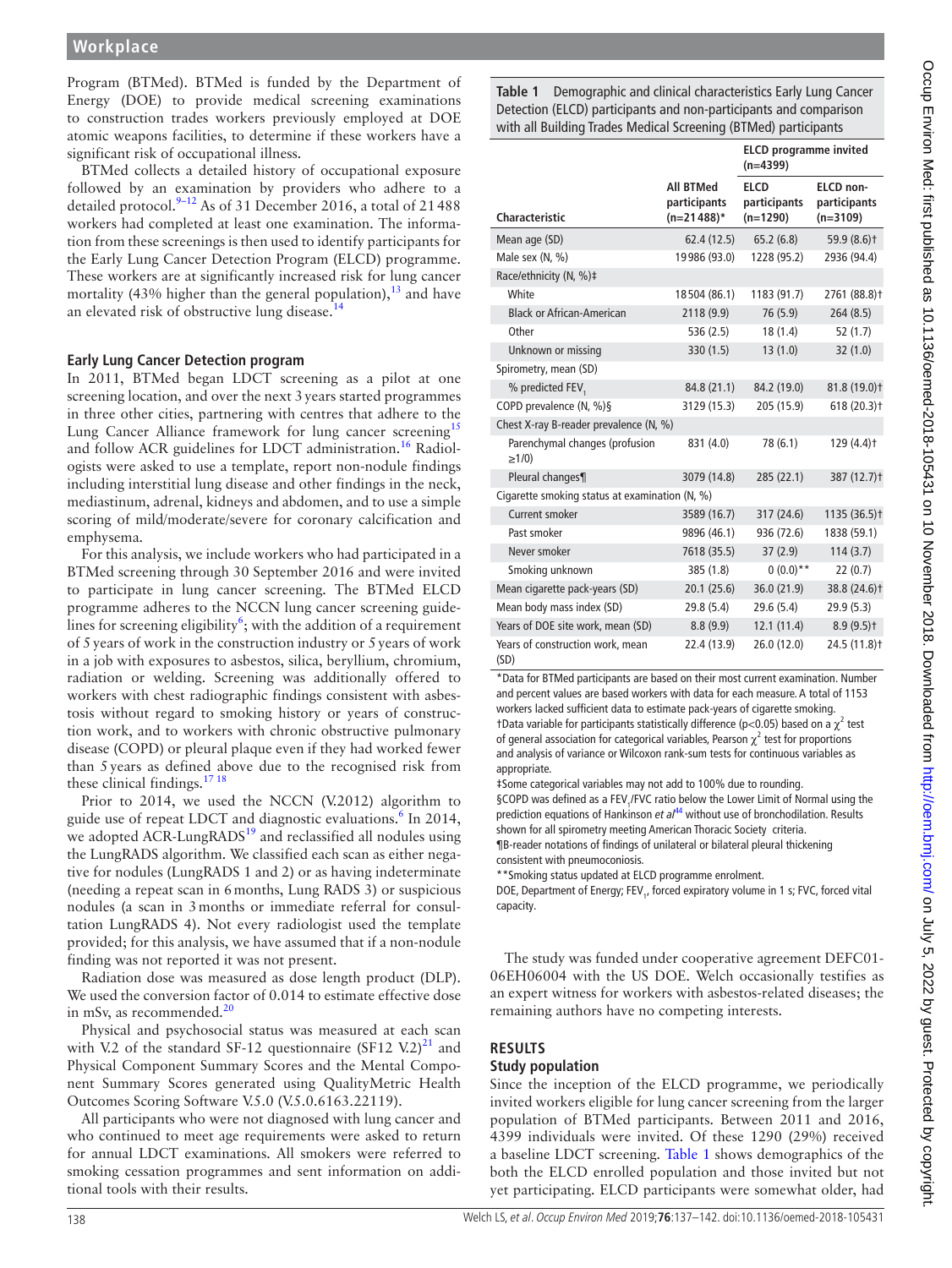<span id="page-2-0"></span>

| Early Lung Cancer Detection (ELCD) scan results and lung cancers detected by scan type<br>Table 2 |                   |                                                       |                                                    |                                                         |  |
|---------------------------------------------------------------------------------------------------|-------------------|-------------------------------------------------------|----------------------------------------------------|---------------------------------------------------------|--|
| <b>Outcome measure</b>                                                                            | All ELCD<br>scans | <b>Baseline scan and required</b><br>follow-up scans* | First annual scan and<br>required follow-up scans* | All other annual scans and<br>required follow-up scans* |  |
| No of low-dose CT scans performed                                                                 |                   |                                                       |                                                    |                                                         |  |
| Baseline low-dose CT scans                                                                        | 1290              | 1290                                                  |                                                    |                                                         |  |
| Follow-up low-dose CT scans                                                                       | 356               | 236                                                   | 57                                                 | 63                                                      |  |
| Annual low-dose CT scanst                                                                         | 1659              |                                                       | 898                                                | 761                                                     |  |
| Individuals with Indeterminate nodules‡                                                           | 194               | 154                                                   | 30                                                 | 18                                                      |  |
| Individuals with suspicious nodulest                                                              | 117               | 76                                                    | 20                                                 | 23                                                      |  |
| Individuals diagnosed with lung cancer§                                                           |                   |                                                       |                                                    |                                                         |  |
| Non-small cell lung cancers                                                                       |                   |                                                       |                                                    |                                                         |  |
| Stage I                                                                                           | 17                | 13                                                    | $\overline{2}$                                     | $\overline{2}$                                          |  |
| Stage II                                                                                          | 3                 | 2                                                     | $\mathbf{0}$                                       |                                                         |  |
| Stage III                                                                                         | $\mathbf{0}$      | $\mathbf{0}$                                          | $\mathbf{0}$                                       | $\mathbf{0}$                                            |  |
| Stage IV                                                                                          | 6                 | 5                                                     | $\mathbf{0}$                                       |                                                         |  |
| Small cell lung cancers                                                                           |                   |                                                       |                                                    |                                                         |  |
| Limited                                                                                           | 2                 | 1                                                     | $\mathbf{0}$                                       | 1                                                       |  |
| Extensive                                                                                         | $\overline{2}$    | $\mathbf{0}$                                          | $\overline{2}$                                     | $\mathbf{0}$                                            |  |
| Individuals referred for follow-up other than potential lung<br>cancer*                           | 614               | 506                                                   | 161                                                | 96                                                      |  |
| Estimated radiation absorbed dose per scan, measured as dose length product (DLP) (mGy cm)¶       |                   |                                                       |                                                    |                                                         |  |
| DLP mean                                                                                          | 96.8              |                                                       |                                                    |                                                         |  |
| DLP (SD)                                                                                          | 41.0              |                                                       |                                                    |                                                         |  |
| DLP range                                                                                         | $0.5 - 843.0$     |                                                       |                                                    |                                                         |  |

\*Counts of indeterminate nodules, suspicious nodules and referrals for immediate follow-up will not add to the total as workers can have events for multiple scans. †Suspicious nodules—non-calcified nodules that are highly suspicious for malignancy and require immediate follow-up. Individuals are referred to outside specialists. ‡Indeterminate nodules—non-calcified nodules that are not obviously benign nor highly suspicious. Individuals are offered a follow-up low-dose CT scan at 3 or 6months. §One worker with a suspicious nodule was still being evaluated at the time of these analyses.

¶DLP values were missing for 91 ELCD scans.

more radiological findings, smoked more and worked longer in both construction and at DOE sites than all BTMed participants. Those invited but not participating were younger than participants, a greater proportion were black or African-American and were more likely to be current smokers with higher mean cigarette mean pack-years, a higher prevalence of COPD and a lower mean percent predicted forced expiratory volume in 1 s. On average, non-participants had worked fewer years in construction and on DOE sites.

# **Lung cancer detection**

In 1290 participants with at least a baseline scan, 194 were found to have indeterminate nodules and 117 had suspicious nodules; 24.1% needed a follow-up CT prior to next annual visit. Four participants have been diagnosed with small cell lung cancer (SCLC); two classified as limited and two as extensive. Twenty-six cases of non-SCLC (NSCLC) were detected by LDCT: 17 were stage I, 3 were stage II and 6 were stage IV. Two additional cancers developed between rounds of screening.

[Table](#page-2-0) 2 shows detection of nodules and lung cancers on LDCT by screening round. A cancer was attributed to the baseline scan if a nodule was detected at baseline and subsequently diagnosed as cancer. The detection rate of NSCLC was 1.6% on baseline scan and 0.2% on annual scan. At the annual rescreenings, 5.5% had a suspicious or indeterminate nodule finding. Six NSCLC cases and three SCLC cases were detected during annual screening rounds after baseline. Of these, five NSCLC cases were diagnosed at stage I or II. The distribution of pathological diagnoses is comparable to the NLST andInternational Early Lung Cancer Action Program (IELCAP)<sup>22 23</sup>; our cases of adenocarcinoma sum to 57%, while the NLST reported 54.7% and the other cell types are also similar.

# **Radiation dose**

Radiation dose per LDCT as measured in DLP is also shown by screening site in [table](#page-2-0) 2. DLP per CT scan administered ranged from 0.5 to 843.0 mGy cm. The average was 96.8, which converts to an average effective radiation dose of approximately 1.36mSv (SD=0.57mSv).

# **Non-nodule findings**

Of the 1290 participants with at least one LDCT, 1229 (95.2) had one or more non-nodule findings reported by the radiologist. [Table](#page-3-0) 3 shows a breakdown of conditions reported for all scans performed: 38.6% of scans showed some form of COPD or emphysema; 25% had moderate or severe coronary calcification. Two cancers in organs other than the lung were identified, one oesophageal and one kidney.

# **Adverse consequences**

[Table](#page-3-1) 4 shows Short Form 12 (SF-12) score for ELCD participants with negative scans compared with ELCD participants with an indeterminate or suspicious nodule. There are no significant differences in scores between baseline and follow-up, nor between participants with and without a nodule.

Two participants who had lung surgery for evaluation of a nodule turned out not to have cancer; however, both had a significant diagnosis, one with bronchiolitis obliterans and marked pleural fibrosis and the other with a fungal mass. Two participants died within 2weeks of lung cancer surgery. One, with a lobectomy for stage 1 minimally invasive adenocarcinoma, had a pulmonary embolism and thrombocytopenia postoperatively which was eventually attributed to an undiagnosed coagulation disorder; he died 12days postoperatively. A second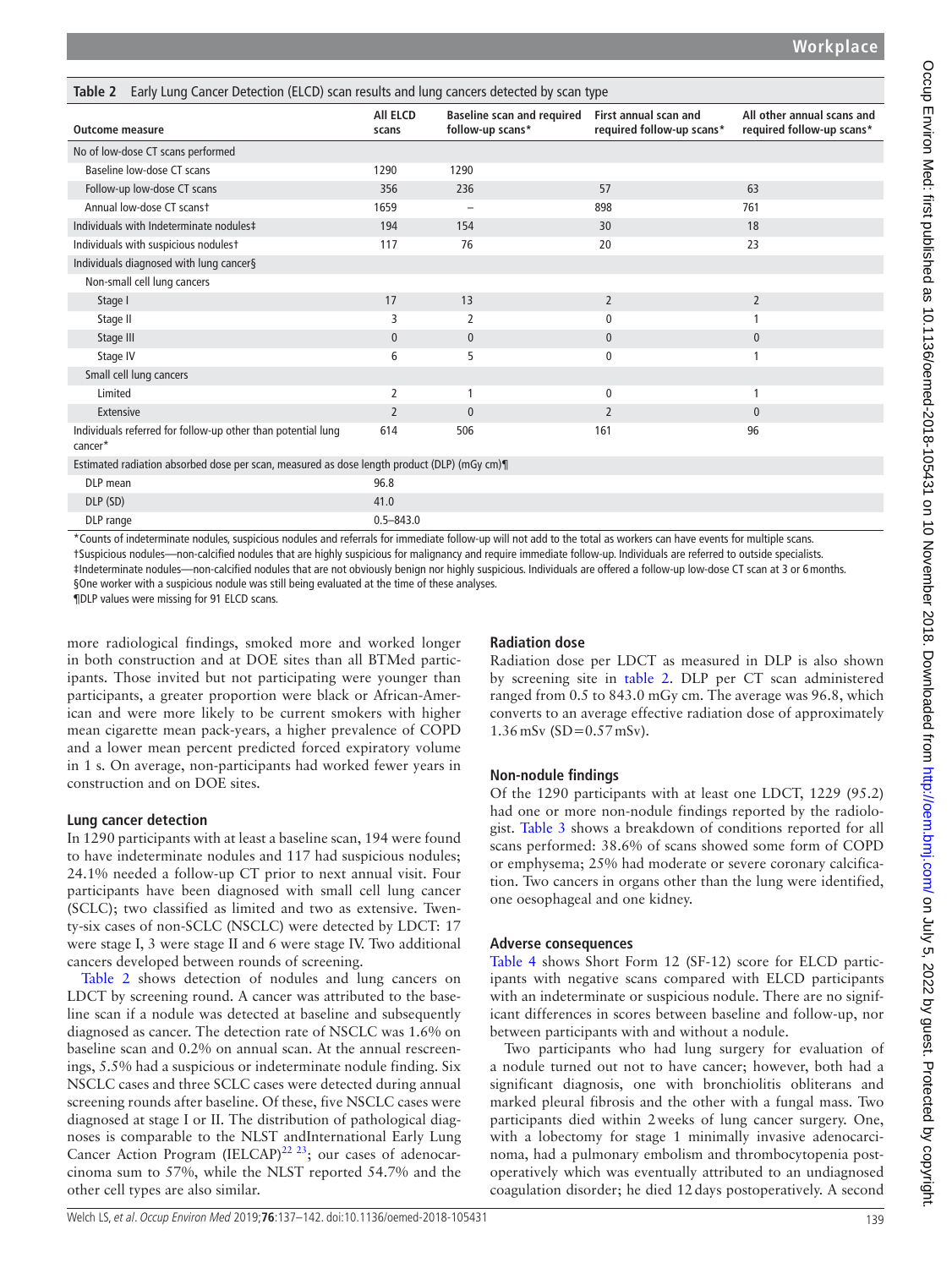<span id="page-3-0"></span>

| <b>Table 3</b> Prevalence of non-nodule findings at baseline CT |                               |  |  |  |
|-----------------------------------------------------------------|-------------------------------|--|--|--|
| Incidental finding                                              | Prevalence of findings (N, %) |  |  |  |
| COPD/emphysema                                                  | 498 (38.6)                    |  |  |  |
| Emphysema severity                                              |                               |  |  |  |
| Mild                                                            | 321 (24.9)                    |  |  |  |
| Moderate                                                        | 83(6.4)                       |  |  |  |
| Severe                                                          | 30(2.3)                       |  |  |  |
| Not classified                                                  | 856 (66.4)                    |  |  |  |
| Interstitial lung disease                                       | 331 (25.7)                    |  |  |  |
| Pleural disease                                                 | 263 (20.4)                    |  |  |  |
| Cardiovascular disease                                          | 936 (72.6)                    |  |  |  |
| Cardiac calcification severity                                  |                               |  |  |  |
| Mild                                                            | 561 (43.5)                    |  |  |  |
| Moderate                                                        | 214 (16.6)                    |  |  |  |
| Severe                                                          | 107(8.3)                      |  |  |  |
| Not classified                                                  | 408 (31.6)                    |  |  |  |
| Thyroid abnormality                                             | 28(2.7)                       |  |  |  |
| Neck and mediastinal abnormalities                              | 531 (41.2)                    |  |  |  |
| <b>Breast abnormalities</b>                                     | 17(1.3)                       |  |  |  |
| Abdominal abnormalities                                         | 257 (19.9)                    |  |  |  |
| Adrenal abnormalities                                           | 38(3.0)                       |  |  |  |
| Kidney abnormalities                                            | 107(8.3)                      |  |  |  |
| <b>Bone abnormalities</b>                                       | 221 (17.1)                    |  |  |  |
| Other cancers                                                   | 2(0.2)                        |  |  |  |
| Other abnormalities                                             | 270 (20.9)                    |  |  |  |

participant died of pneumonia 10days after lobectomy for an adenocarcinoma.

## **Discussion**

Here, we report on screen-detected lung cancers among individuals enrolled using the group 2 criteria developed by the NCCN, with modifications as described above to account for occupational exposures. Although only 43.5% of our ELCD participants would have met the entry criteria set by the NLST, we detected lung cancers at baseline at a rate similar to the NLST.

## **Importance of occupational risk factors**

The International Agency for Research on Cancer lists 13 agents with high likelihood of causing lung cancer: ionising radiation, asbestos, silica, nickel, cadmium, chromium, beryllium, arsenic, diesel exhaust, soot, bis(chloromethyl) ether, coal tar pitch and sulfur mustard. Many of the workers in the cohort presented here have had exposure to the first 10 agents, with exposure varying by occupation and years worked; 95% of workers

reported some exposure to asbestos and silica. Our knowledge about the risk for lung cancer with exposure to these agents is variable, with the most research available on asbestos. There is a dose–response relationship between exposure to asbestos and the risk of lung cancer.<sup>[17 24](#page-5-11)</sup> Workers with asbestosis have a two to fourfold higher risk of lung cancer than asbestos exposed workers without asbestosis.<sup>17 25</sup> Studies also suggest that there is a more than additive interaction between asbestos and cigarette smoking; it is not yet established if this interaction exists for other lung carcinogens as well.

BTMed participants overall experienced substantial exposure to many of these lung carcinogens, with an average of 26years in the construction industry, of which an average of 12years was at a DOE atomic weapons facility. Overall 17% have radiographic evidence of asbestos-related disease, and a twofold risk of obstructive lung disease compared with US national statistics.[14](#page-5-8)

The NCCN algorithm for lung cancer screening includes occupational exposure to lung carcinogens as one of the factors that can be used in identifying high-risk individuals, but NCCN does not specifically define occupational exposure. The lung cancer risk model developed by Bach [\(http://nomograms.mskcc.org/Lung/](http://nomograms.mskcc.org/Lung/Screening.aspx) [Screening.aspx](http://nomograms.mskcc.org/Lung/Screening.aspx)) incorporates occupation with 5years of work in specific occupations. Combining these data sources, we estimated that the risk from 5years of exposure in the construction industry to a range of lung carcinogens is at least as high as the risk from a family history of lung cancer or a diagnosis of COPD.<sup>26</sup>

McKee *et al*<sup>[27](#page-5-17)</sup> have previously reported on the validity of the NCCN group 2 criteria for lung cancer screening, demonstrating that the same rate of cancer was detected among the individuals screened who met group 2 criteria as those meeting the group 1 criteria. While that population included individuals who were eligible due to family history of lung cancer or a diagnosis of COPD as well as individuals with occupational risk, occupational risk was an entry criterion for all workers in our population.

Seven LDCT screening programmes among asbestos exposed workers were summarised in a meta-analysis<sup>28</sup> with an overall rate of lung cancer detection at baseline of 1.1%, similar to what we report here. The Asbestos Review Programme in Western Australia offered LDCT to workers who had a minimum of 3months asbestos exposure. The prevalence of lung cancer was 0.77% even though only 62.8% of the cohort were ever-smokers, and the mean tobacco history was  $17.1$  pack-years.<sup>29</sup> These reports support our recommendation for ELCD programmes s in populations with lung cancer risk from occupations.

Our participants volunteered for an initial medical examination and then volunteered for lung cancer screening. Studying volunteers can lead to participation bias, but we do not think that bias applies, since each participant met the risk criteria for lung cancer

<span id="page-3-1"></span>

| <b>Table 4</b> SF-12 scores at baseline and annual follow-up                                               |                              |       |                      |                                                             |       |                      |  |
|------------------------------------------------------------------------------------------------------------|------------------------------|-------|----------------------|-------------------------------------------------------------|-------|----------------------|--|
|                                                                                                            | Normal baseline scan (n=739) |       |                      | Indeterminate or suspicious nodule on baseline scan (n=119) |       |                      |  |
| SF-12 summary measure                                                                                      | Mean                         | SD    | 95% CI for Mean diff | Mean                                                        | SD    | 95% CI for Mean diff |  |
| SF-12 Physical Health Score                                                                                |                              |       |                      |                                                             |       |                      |  |
| <b>Baseline</b>                                                                                            | 43.94                        | 11.07 |                      | 43.70                                                       | 12.00 |                      |  |
| Annual follow-up                                                                                           | 43.07                        | 11.39 |                      | 44.34                                                       | 10.30 |                      |  |
| Difference (follow-up-baseline)                                                                            | $-0.87*$                     | 6.49  | $-1.34$ to $-0.40$   | 0.64                                                        | 7.63  | $-0.74$ to $-2.03$   |  |
| SF-12 Mental Health Score                                                                                  |                              |       |                      |                                                             |       |                      |  |
| <b>Baseline</b>                                                                                            | 55.05                        | 9.23  |                      | 55.42                                                       | 9.49  |                      |  |
| Annual follow-up                                                                                           | 54.93                        | 9.12  |                      | 55.63                                                       | 7.78  |                      |  |
| Difference (follow-up-baseline)                                                                            | $-0.11$                      | 6.61  | $-0.59$ to $-0.36$   | 0.21                                                        | 7.16  | $-1.09$ to $-1.51$   |  |
| *Significant difference in baseline and first annual follow summary scores (p<0.05) using a paired t-test. |                              |       |                      |                                                             |       |                      |  |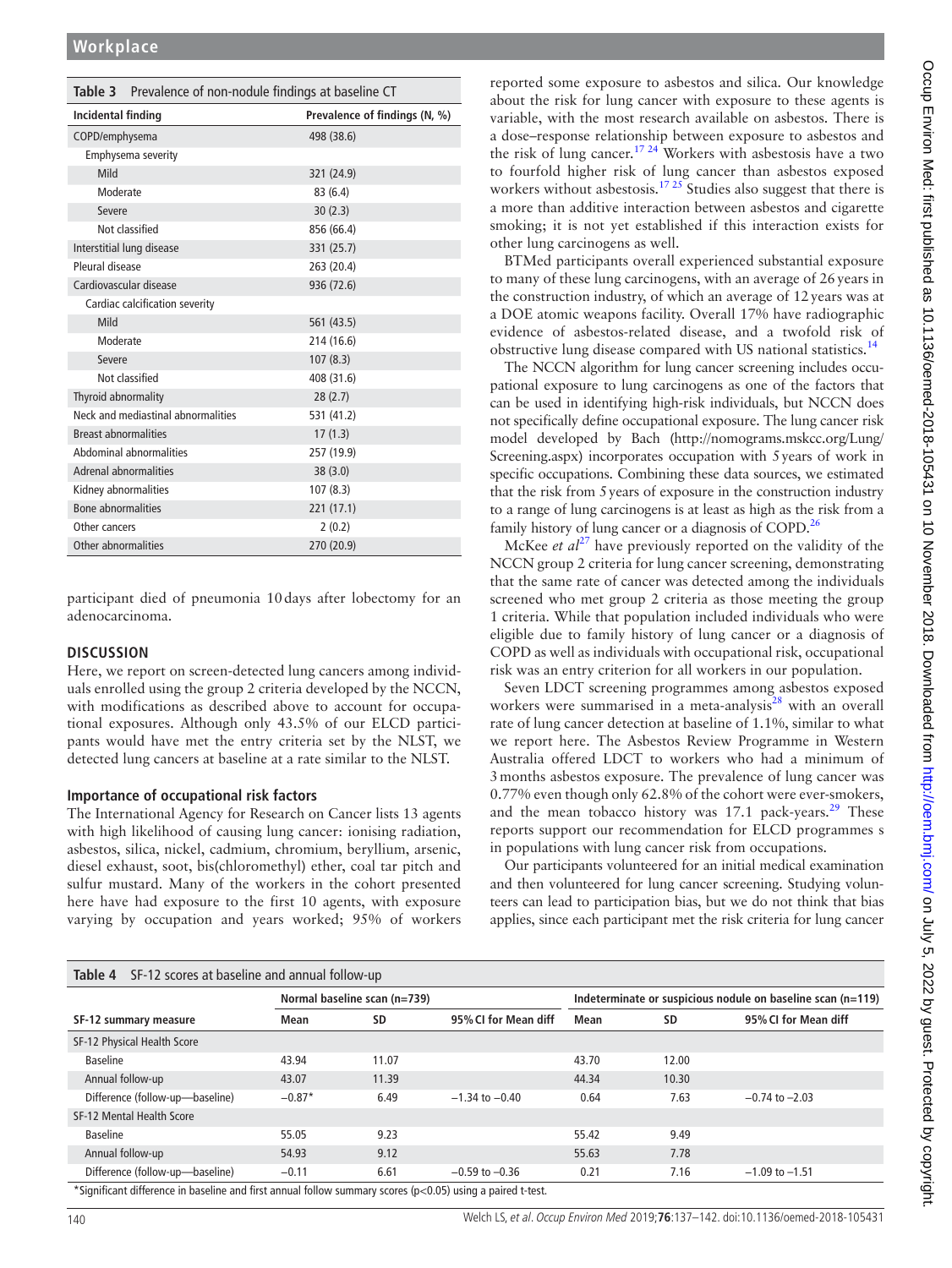screening. The staging and distribution of pathology is comparable to the NLST and IELCAP,  $^{22}$  23 and the rate of screen-detected cancers at baseline is comparable to the NLST baseline and also to what was reported in the recent study from the Veterans Administration  $(1.5\%)$ .<sup>30</sup> However, we detected fewer cancers at the first annual screen than would have been expected; future risk models will need to determine if biannual screening is sufficient in individuals enrolled due to occupational risk.

As described above, only 43.5% of our cohort would have met the entry criteria for the NLST. The most likely explanation for the high prevalence of screen-detected lung cancers in the face of a reduced risk from smoking is the addition of occupational risk factors for lung cancer. In this context, it is important to note that occupational exposure to vapours, gas, dust and fumes (VGDF) has been identified as a significant risk factor for COPD generally and in this population specifically, $14$  and some of the identified exposures to VGDF are also lung carcinogens, such as asbestos, silica and welding.

Although it is recognised that occupational exposures contribute to a substantial fraction of lung cancer deaths,  $31$ and that in some cases the risk is more than additive to that of cigarette smoking, only two predictive models for assessing individual lung cancer risk take occupational exposure into account,[7 8](#page-5-4) and those include a history of asbestos exposure but not other occupational risks. The model described by Cronin identifies a group exposed to a substantial amount of asbestos with the criteria of work in occupations known to have asbestos exposure for at least 5years and with the start of work at least 15years prior to screening. The LLP model presented by Marcus simply asks: 'Can you recall any job or activity in which you were exposed to asbestos?' A validation of the LLP model determined that a history of asbestos exposure increased the lung cancer risk beyond that of smoking; for example, the 5-year risk for lung cancer in a man with a 45-year history of smoking rose from 4.8% to 8.6% with the addition of asbestos exposure. $32$ 

Using a synthesis of systematic reviews and expert consensus, a working group developed an estimation of the relative risk of lung cancer with 10years of exposure to occupational lung carcinogens alone and in combination with tobacco and recommended lung cancer screening when combined risk is 30-fold over background. They identified several agents where that risk occurred at a smoking history between 20 and 30 pack-years.<sup>[33](#page-5-23)</sup> A similar model incorporating asbestos exposure was developed using the Canadian Cancer Risk Management Model Lung Cancer microsimulation model. To translate these risks into an algorithm for enrolling individuals in lung cancer screening, a standard and validated assessment of occupational exposure to lung carcinogens is needed; one could be modelled on the exposure assessment and detailed epidemiology developed for the Standardised Exposure Assessment for Pooled Analysis of Case Control Lung Cancer Studies.<sup>[34](#page-5-24)</sup>

#### **Smoking cessation**

Smoking cessation in combination with lung cancer screening is very effective in reducing lung cancer mortality; 7years of smoking abstinence reduced lung cancer-specific mortality at a magnitude comparable with LDCT screening.<sup>35</sup> Although concern has been expressed that lung cancer screening might provide smokers with permission to continue to smoke, a systematic review concluded that LDCT screening in itself does not influence smoking behaviours while positive results on the scan were associated with increased smoking abstinence.<sup>36</sup> At their baseline scan 24.6% of our participants were current smokers; however, the prevalence of

current smokers fell to 20.5% among workers completing annual scans. Although our LDCT screening centres offered comprehensive smoking cessation programmes, over 50% of our participants who quit smoking reported they did so 'cold turkey' without the benefit of medication or counselling.

## **Non-nodule findings**

A high proportion of our participants had other diseases detected on the LDCT. Other investigators have expressed a concern that the evaluation of incidental findings may lead to excessive medical care and inappropriate diagnoses. In our population, with a high rate of COPD and a significant risk for cardiovascular disease, $37$  we believe that reporting these other findings may result in increased attention to existing diseases or risk factors. Radiologist detected emphysema on CT confers an independent increased risk of lung cancer<sup>[38](#page-5-28)</sup>; detection of emphy-sema may be useful in refining screening frequency<sup>[39](#page-5-29)</sup> and may encourage smoking cessation in these workers.

Critics of lung cancer screening describe indeterminate and suspicious nodules as 'false positives,' leading to a low positive predictive value of a nodule. We identified 28 lung cancers out of 311 suspicious or indeterminate nodules (9%) and 28 lung cancers out of 117 suspicious nodules (24%). Other investigators have reported that the positive predictive value for indeterminate and suspicious nodules has improved as criteria for evalu-ation of small nodules and ground glass nodules has evolved.<sup>[27](#page-5-17)</sup>

We did not find adverse impacts on either physical or mental health SF 12 scores comparing participants who were found to have a nodule and those who were nodule free. These findings are largely consistent with the international literature on lung cancer screening in high-risk populations. $4041$ 

## **Adverse events**

Two participants underwent surgery for benign disease, a rate of 10%. In the NLST across all screening rounds, 24% of surgical procedures in the LDCT group resulted in benign disease; two other trials reported 34% and 35%.[42 43](#page-5-31) Although our sample size is small, it is likely that our partnership with centres of excellence and the advances in diagnostic techniques such as endoscopic bronchoscopy with ultrasound and fine needle aspiration have allowed more careful targeting of nodules for resection. We had two deaths within 14days of lung cancer surgery, a much higher rate than that found in the larger studies. With two cases we cannot conclude that our programme has an excess risk for mortality; we continue to carefully monitor the care provided by our partners.

### **Radiation risk**

To detect the 30 cases of lung cancer reported here our population received 3305 LDCTs; more than 100 per case detected. Individual DLP ranged from 0.5 to 843.0 mGy cm per scan. (Some patients had received a full dose CT in error, accounting for the few very high doses.) Conversion of DLP to effective radiation dose can be approximated on the population level, and the average effective dose of approximately 1.36mSv was within the range of what is considered acceptable minimum dose,  $1620$ and slightly below the average reported in the NLST. The wide range of doses reported reflects what is obtained in a community screening programme, even when the radiology groups adhered to the American College of Radiology (ACR) standard practice parameters.

## **Conclusions**

We recommend that occupational exposures be incorporated into criteria used for ELCD programs, either using the algorithm